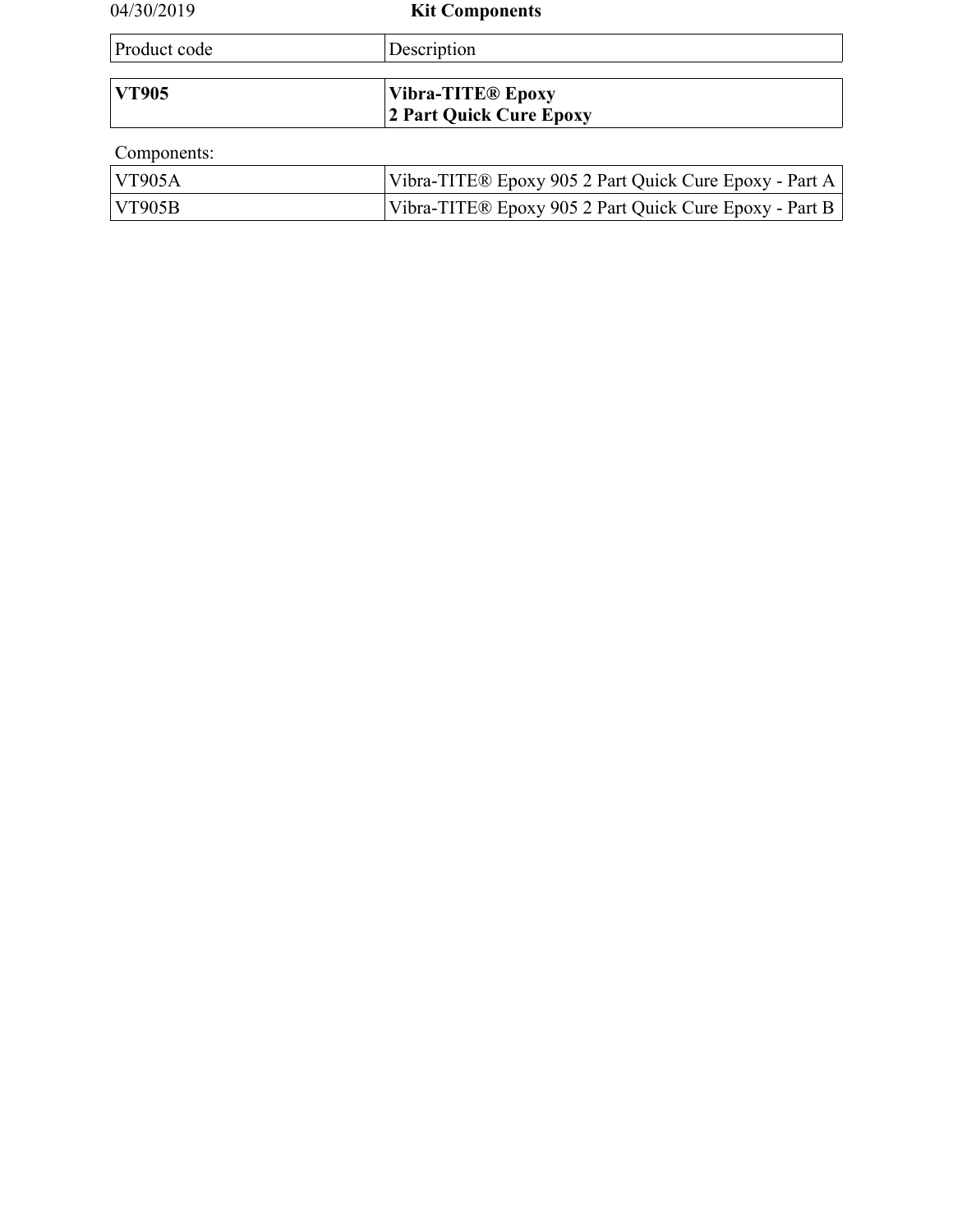



# **Safety Data Sheet**

*acc. to OSHA HCS*

*Printing date 04/30/2019 Reviewed on 04/24/2019*

# **1 Identification**

### - *Product identifier*

- *Trade name:* Vibra-TITE® Epoxy
	- *Synonyms:* 905 2 Part Quick Cure Epoxy Part A
	- *Part number:* VT905A
	- *CAS Number:*
	- 25068-38-6
	- *NLP Number:*
	- 500-033-5
	- *Index number:*
	- 603-074-00-8
	- *Application of the substance / the mixture* Adhesives

### - *Details of the supplier of the safety data sheet*

- *Manufacturer/Supplier:* ND Industries, Inc 1000 North Crooks Road Clawson, MI 48017 USA Telephone: +1-248-288-0000 Email: info@ndindustries.com Website: www.ndindustries.com
- *Information department:* Product Safety Department
- *Emergency telephone number:* United States: 1-800-424-9300
- International: +1-703-527-3887

### **2 Hazard(s) identification**

### - *Classification of the substance or mixture*



Skin Irrit. 2 H315 Causes skin irritation.

Eye Irrit. 2A H319 Causes serious eye irritation.

Skin Sens. 1 H317 May cause an allergic skin reaction.

STOT SE 3 H335 May cause respiratory irritation.

- *Label elements*

- *GHS label elements* The substance is classified and labeled according to the Globally Harmonized System (GHS). - *Hazard pictograms*



- *Signal word* Warning

- *Hazard-determining components of labeling:* Bisphenol-A epoxy resin

### - *Hazard statements*

- H315 Causes skin irritation.
- H319 Causes serious eye irritation.
- H317 May cause an allergic skin reaction.
- H335 May cause respiratory irritation.
- *Precautionary statements*
- P261 Avoid breathing dust/fume/gas/mist/vapors/spray<br>P264 Wash face. hands and any exposed skin thorougl
- P264 Wash face, hands and any exposed skin thoroughly after handling.<br>P271 Use only outdoors or in a well-ventilated area.
- Use only outdoors or in a well-ventilated area.
- P272 Contaminated work clothing must not be allowed out of the workplace.<br>P280 Wear protective gloves.
- Wear protective gloves.
- 
- P280 Wear eye protection / face protection.<br>P302+P352 If on skin: Wash with plenty of water. If on skin: Wash with plenty of water.
- P304+P340 IF INHALED: Remove person to fresh air and keep comfortable for breathing.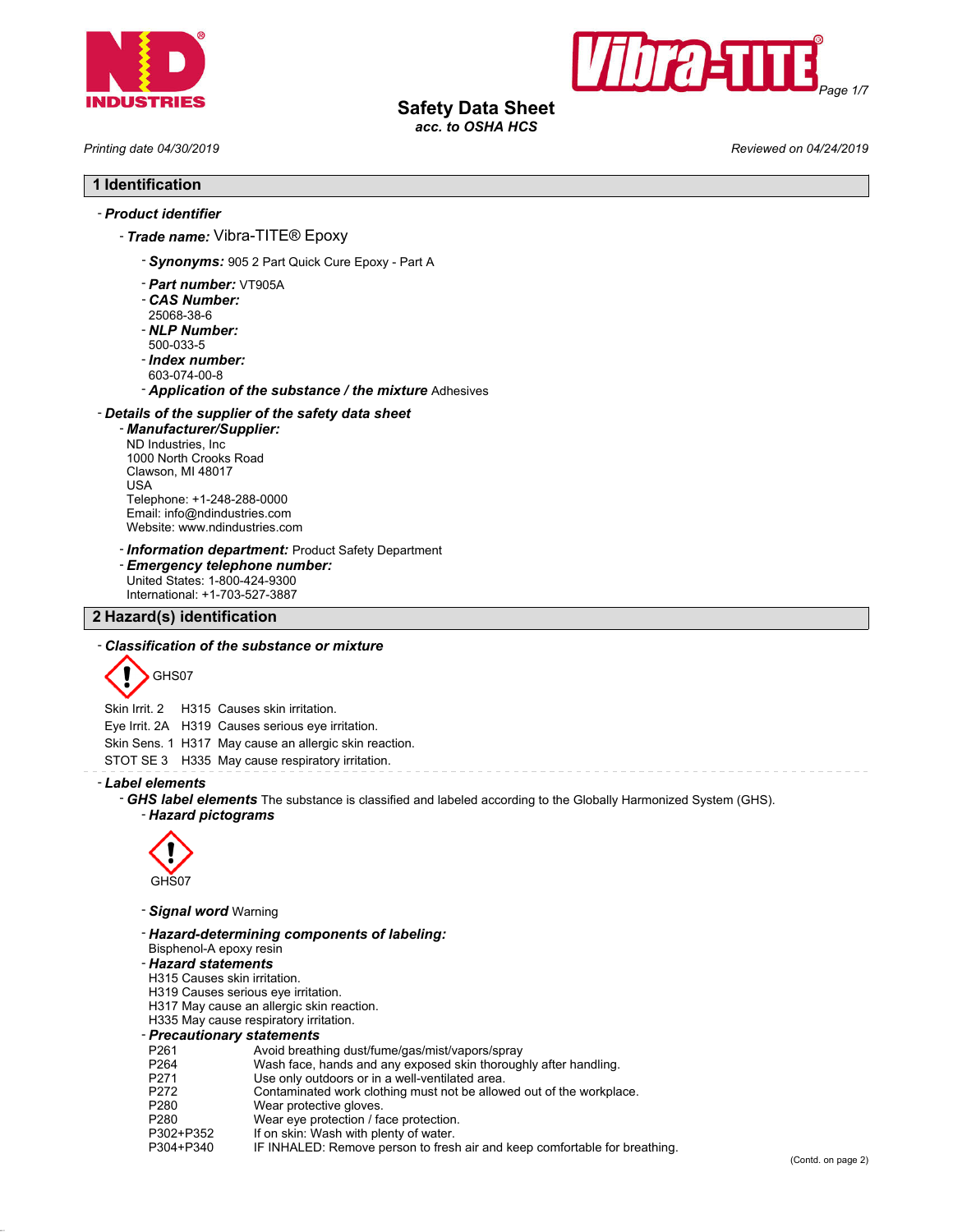*Printing date 04/30/2019 Reviewed on 04/24/2019*

### *Trade name:* Vibra-TITE® Epoxy

(Contd. of page 1) P305+P351+P338 If in eyes: Rinse cautiously with water for several minutes. Remove contact lenses, if present and easy to do. Continue rinsing. P312 Call a poison center/doctor if you feel unwell.<br>P362+P364 Take off contaminated clothing and wash it be P362+P364 Take off contaminated clothing and wash it before reuse.<br>P332+P313 If skin irritation occurs: Get medical advice/attention. P332+P313 If skin irritation occurs: Get medical advice/attention.<br>P333+P313 If skin irritation or rash occurs: Get medical advice/at P333+P313 If skin irritation or rash occurs: Get medical advice/attention. P321 Specific treatment (see on this label). P337+P313 If eye irritation persists: Get medical advice/attention.<br>P363 Wash contaminated clothing before reuse. P363 Wash contaminated clothing before reuse.<br>P403+P233 Store in a well-ventilated place. Keep cont P403+P233 Store in a well-ventilated place. Keep container tightly closed.<br>P405 Store locked up. P405 Store locked up.<br>P501 Dispose of conte Dispose of contents/container in accordance with local/regional/national/international regulations.

#### - *Classification system:* - *NFPA ratings (scale 0 - 4)*



#### - *HMIS-ratings (scale 0 - 4)*



#### - *Other hazards*

#### - *Results of PBT and vPvB assessment*

- *PBT:* Not applicable.
- *vPvB:* Not applicable.

### **3 Composition/information on ingredients**

#### - *Chemical characterization: Substances*

- *CAS No. Description* 25068-38-6 Bisphenol-A epoxy resin - *Identification number(s)* - *NLP Number:* 500-033-5

- *Index number:* 603-074-00-8

### **4 First-aid measures**

#### - *Description of first aid measures*

### - *After inhalation:*

Supply fresh air and to be sure call for a doctor.

- In case of unconsciousness place patient stably in side position for transportation.
- Supply fresh air; consult doctor in case of complaints.
- *After skin contact:* Immediately wash with water and soap and rinse thoroughly.
- *After eye contact:* Rinse opened eye for several minutes under running water. If symptoms persist, consult a doctor.
- *After swallowing:* If symptoms persist consult doctor.
- *Information for doctor:*
	- *Most important symptoms and effects, both acute and delayed* No further relevant information available.
	- *Indication of any immediate medical attention and special treatment needed*
	- No further relevant information available.

### **5 Fire-fighting measures**

#### - *Extinguishing media*

#### - *Suitable extinguishing agents:*

CO2, extinguishing powder or water spray. Fight larger fires with water spray or alcohol resistant foam. Use fire fighting measures that suit the environment.

- *Special hazards arising from the substance or mixture* No further relevant information available.

#### - *Advice for firefighters*

#### - *Protective equipment:*

Wear self-contained respiratory protective device.

Wear fully protective suit.

### **6 Accidental release measures**

- *Personal precautions, protective equipment and emergency procedures* Ensure adequate ventilation Wear protective clothing.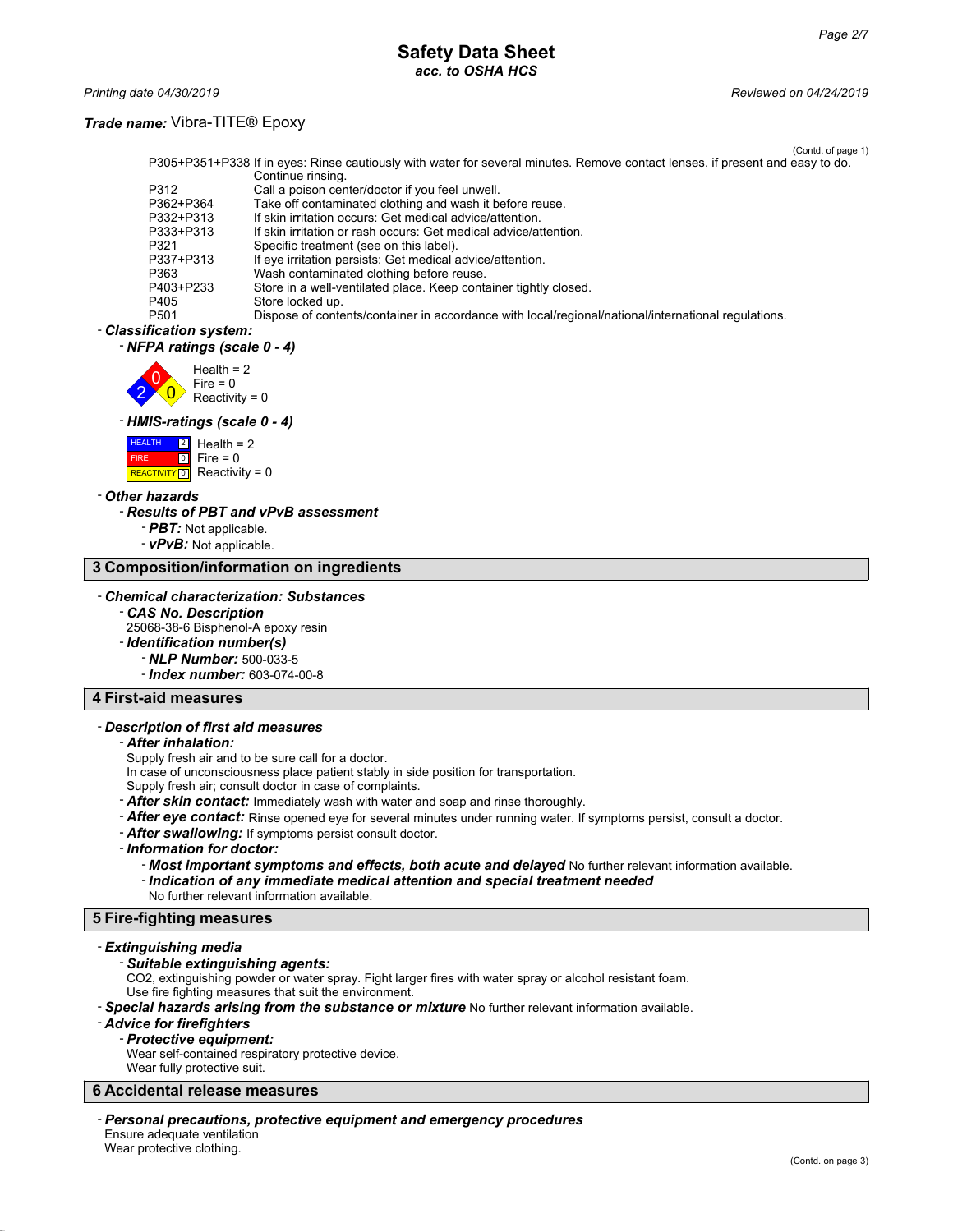*Printing date 04/30/2019 Reviewed on 04/24/2019*

### *Trade name:* Vibra-TITE® Epoxy

(Contd. of page 2)

- *Environmental precautions:*

- Inform respective authorities in case of seepage into water course or sewage system.
- Do not allow to enter sewers/ surface or ground water.
- *Methods and material for containment and cleaning up:* Dispose of the collected material according to regulations.
- *Reference to other sections*
- See Section 7 for information on safe handling.
- See Section 8 for information on personal protection equipment.
- See Section 13 for disposal information.

### **7 Handling and storage**

### - *Handling:*

- *Precautions for safe handling* No special measures required.
- *Information about protection against explosions and fires:* No special measures required.
- *Conditions for safe storage, including any incompatibilities*
	- *Storage:*
		- *Requirements to be met by storerooms and receptacles:* No special requirements.
		- *Information about storage in one common storage facility:* Not required.
		- *Further information about storage conditions:* Keep receptacle tightly sealed.
- *Specific end use(s)* No further relevant information available.

### **8 Exposure controls/personal protection**

- *Additional information about design of technical systems:* No further data; see item 7.

- *Control parameters*
	- *Components with limit values that require monitoring at the workplace:* Not required. - *Additional information:* The lists that were valid during the creation were used as basis.
- *Exposure controls*

### - *Personal protective equipment:*

- *General protective and hygienic measures:*

Keep away from foodstuffs, beverages and feed.

Immediately remove all soiled and contaminated clothing.

Wash hands before breaks and at the end of work.

Avoid contact with the eyes and skin. - *Protection of hands:*



Protective gloves

The glove material has to be impermeable and resistant to the product/ the substance/ the preparation.

Selection of the glove material on consideration of the penetration times, rates of diffusion and the degradation

### - *Material of gloves*

The selection of the suitable gloves does not only depend on the material, but also on further marks of quality and varies from manufacturer to manufacturer. Nitrile rubber, NBR

- *Penetration time of glove material*

The exact break through time has to be found out by the manufacturer of the protective gloves and has to be observed.

- *As protection from splashes gloves made of the following materials are suitable:* Nitrile rubber, NBR - *Eye protection:*



Tightly sealed goggles

- *Body protection:* Protective work clothing

# \* **9 Physical and chemical properties**

| - Information on basic physical and chemical properties |                 |  |
|---------------------------------------------------------|-----------------|--|
| - General Information                                   |                 |  |
| - Appearance:                                           |                 |  |
| - Form:                                                 | Highly viscous  |  |
| - Color:                                                | Clear           |  |
| - Odor:                                                 | Characteristic  |  |
| - Odor threshold:                                       | Not determined. |  |
| - pH-value:                                             | Not applicable. |  |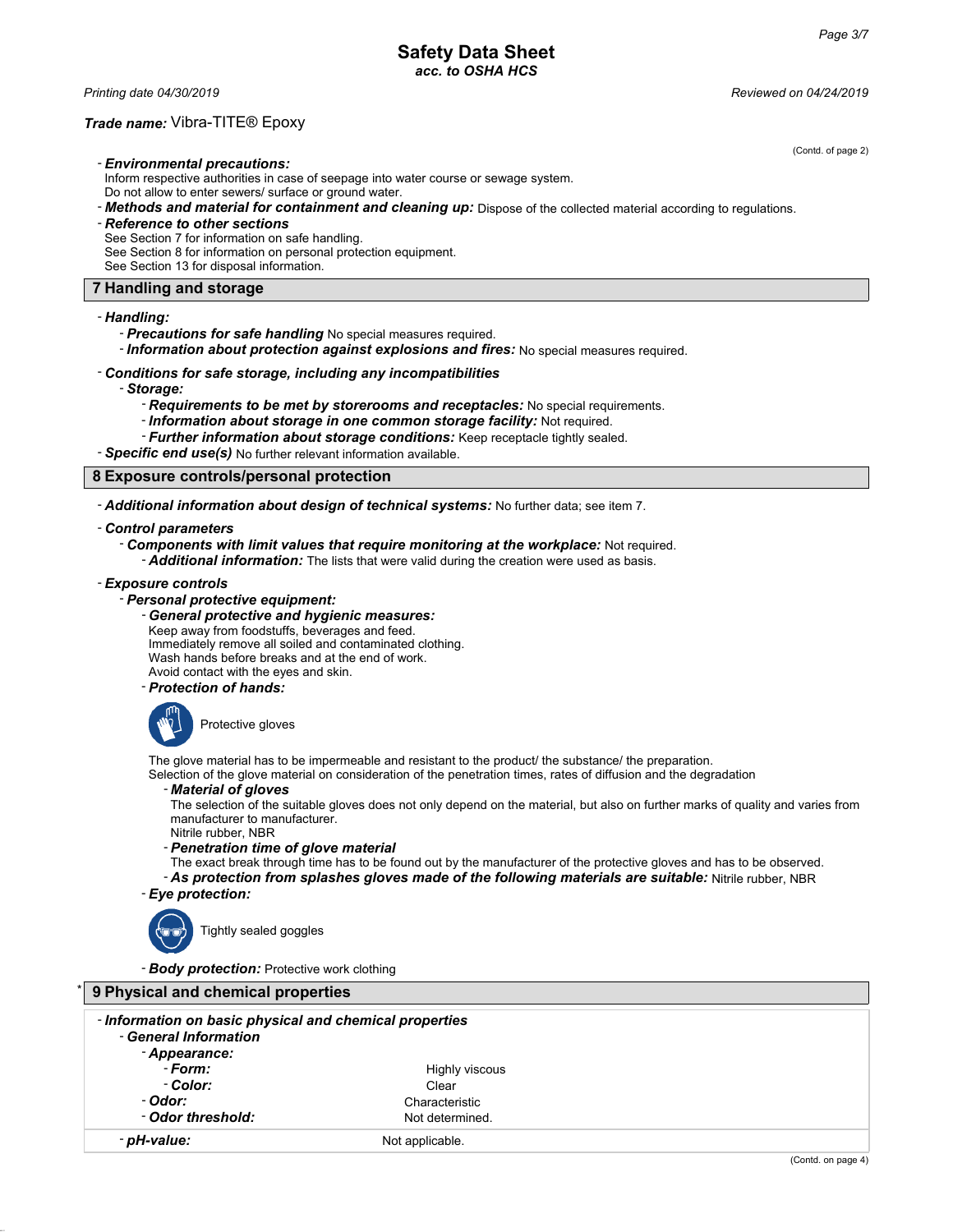#### *Trade name:* Vibra-TITE® Epoxy

*Printing date 04/30/2019 Reviewed on 04/24/2019*

|                                                                                                                                 | (Contd. of page 3)                                                                                |  |
|---------------------------------------------------------------------------------------------------------------------------------|---------------------------------------------------------------------------------------------------|--|
| - Change in condition<br>- Melting point/Melting range:<br>- Boiling point/Boiling range:                                       | Undetermined.<br>260 °C (500 °F)                                                                  |  |
| - Flash point:                                                                                                                  | 251 °C (483.8 °F)                                                                                 |  |
| - Flammability (solid, gaseous):                                                                                                | Product is not flammable.                                                                         |  |
| - Decomposition temperature:                                                                                                    | Not determined.                                                                                   |  |
| - Auto igniting:                                                                                                                | Not determined.                                                                                   |  |
| - Danger of explosion:                                                                                                          | Product does not present an explosion hazard.                                                     |  |
| - Explosion limits:<br>- Lower:<br>- Upper:                                                                                     | Not determined.<br>Not determined.                                                                |  |
| - Vapor pressure:                                                                                                               | Not applicable.                                                                                   |  |
| - Density at 20 °C (68 °F):<br>- Relative density<br>- Vapor density<br>- Evaporation rate                                      | 1.17 g/cm <sup>3</sup> (9.76365 lbs/gal)<br>Not determined.<br>Not applicable.<br>Not applicable. |  |
| - Solubility in / Miscibility with<br>- Water:                                                                                  | Insoluble.                                                                                        |  |
| - Partition coefficient (n-octanol/water): Not determined.                                                                      |                                                                                                   |  |
| - Viscosity:<br>- Dynamic:<br>- Kinematic:<br>- VOC content:                                                                    | Not applicable.<br>Not applicable.<br>0.00%                                                       |  |
| - Solids content:<br>- Other information<br>-----<br>$\overline{1}$ $\overline{1}$ $\overline{1}$ $\overline{1}$ $\overline{1}$ | 100.0%<br>No further relevant information available.                                              |  |

### **10 Stability and reactivity**

- *Reactivity* No further relevant information available.

- *Chemical stability*

- *Thermal decomposition / conditions to be avoided:* No decomposition if used according to specifications.

- *Possibility of hazardous reactions* No dangerous reactions known.

- *Conditions to avoid* No further relevant information available.

- *Incompatible materials:* No further relevant information available.

- *Hazardous decomposition products:* No dangerous decomposition products known.

### **11 Toxicological information**

#### - *Information on toxicological effects*

- *Acute toxicity:*

- *Primary irritant effect:*
	- *on the skin:* Irritant to skin and mucous membranes.

- *on the eye:* Irritating effect.

- *Sensitization:* Sensitization possible through skin contact.
- *Additional toxicological information:*

- *Carcinogenic categories*

#### - *IARC (International Agency for Research on Cancer)*

Substance is not listed.

### - *NTP (National Toxicology Program)*

Substance is not listed.

### - *OSHA-Ca (Occupational Safety & Health Administration)*

Substance is not listed.

### **12 Ecological information**

- *Toxicity*

- *Aquatic toxicity:* No further relevant information available.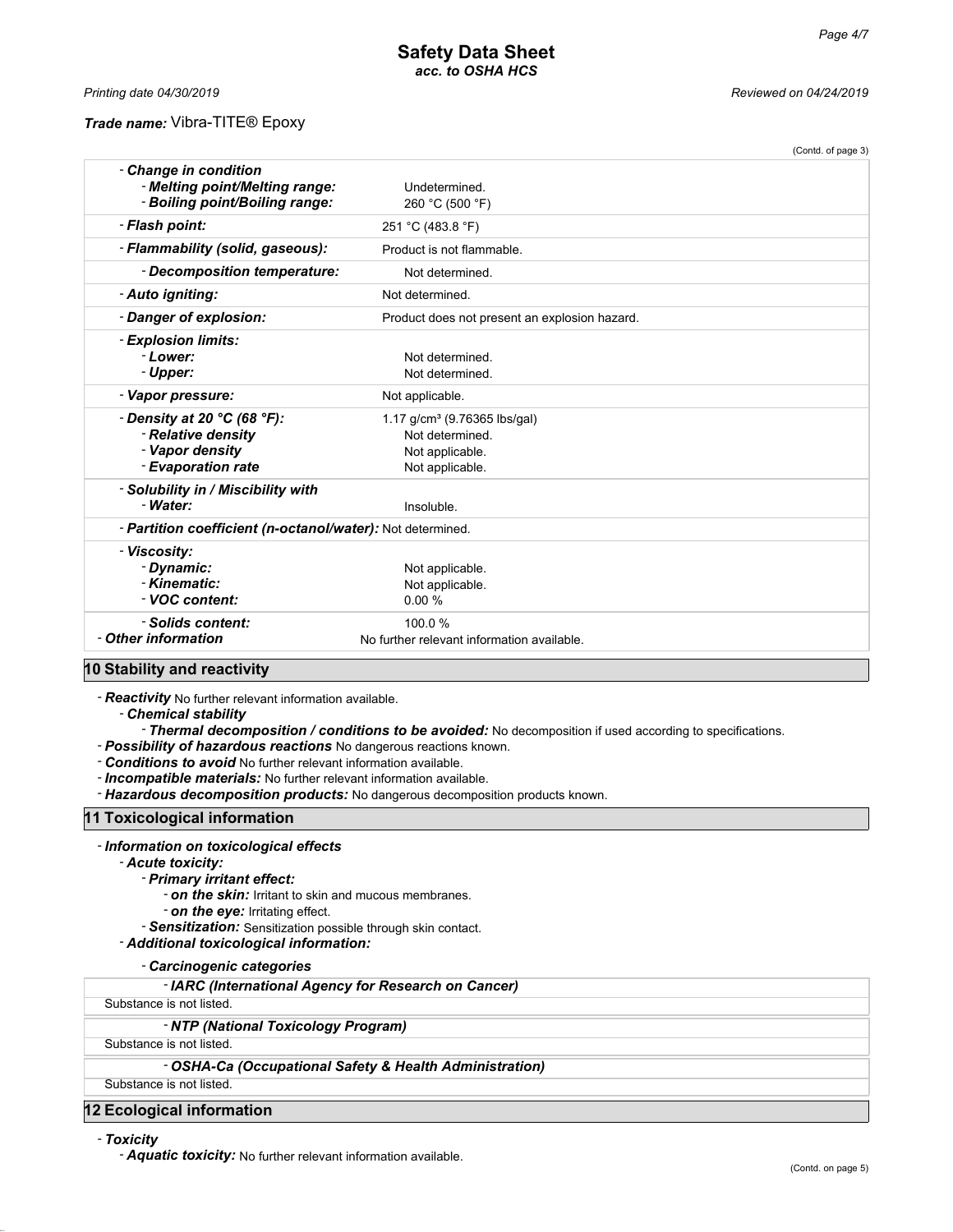*Printing date 04/30/2019 Reviewed on 04/24/2019*

## *Trade name:* Vibra-TITE® Epoxy

| $\mu$ and $\mu$ and $\mu$ and $\mu$ and $\mu$ and $\mu$ and $\mu$                                                                |                                                                                                                         |
|----------------------------------------------------------------------------------------------------------------------------------|-------------------------------------------------------------------------------------------------------------------------|
| - Persistence and degradability No further relevant information available.                                                       | (Contd. of page 4)                                                                                                      |
| - Behavior in environmental systems:                                                                                             |                                                                                                                         |
| - Bioaccumulative potential No further relevant information available.                                                           |                                                                                                                         |
| - Mobility in soil No further relevant information available.                                                                    |                                                                                                                         |
| - Ecotoxical effects:                                                                                                            |                                                                                                                         |
| <b>- <i>Remark:</i></b> Toxic for fish                                                                                           |                                                                                                                         |
| - Additional ecological information:<br>- General notes:                                                                         |                                                                                                                         |
| Water hazard class 2 (Assessment by list): hazardous for water                                                                   |                                                                                                                         |
| Do not allow product to reach ground water, water course or sewage system.                                                       |                                                                                                                         |
| Danger to drinking water if even small quantities leak into the ground.<br>Also poisonous for fish and plankton in water bodies. |                                                                                                                         |
| Toxic for aquatic organisms                                                                                                      |                                                                                                                         |
| - Results of PBT and vPvB assessment                                                                                             |                                                                                                                         |
| - PBT: Not applicable.                                                                                                           |                                                                                                                         |
| - vPvB: Not applicable.                                                                                                          |                                                                                                                         |
| - Other adverse effects No further relevant information available.                                                               |                                                                                                                         |
| 13 Disposal considerations                                                                                                       |                                                                                                                         |
| - Waste treatment methods                                                                                                        |                                                                                                                         |
|                                                                                                                                  | - Recommendation: Must not be disposed of together with household garbage. Do not allow product to reach sewage system. |
| - Uncleaned packagings:                                                                                                          |                                                                                                                         |
| - Recommendation: Disposal must be made according to official regulations.                                                       |                                                                                                                         |
| <b>14 Transport information</b>                                                                                                  |                                                                                                                         |
| - UN-Number                                                                                                                      |                                                                                                                         |
| - DOT                                                                                                                            | not regulated                                                                                                           |
| - IMDG, IATA                                                                                                                     | <b>UN3082</b>                                                                                                           |
| - UN proper shipping name                                                                                                        |                                                                                                                         |
| - DOT                                                                                                                            | not regulated                                                                                                           |
| - IMDG                                                                                                                           | ENVIRONMENTALLY HAZARDOUS SUBSTANCE, LIQUID,                                                                            |
| - IATA                                                                                                                           | N.O.S. (LIQUID EPOXY RESIN), MARINE POLLUTANT<br>ENVIRONMENTALLY HAZARDOUS SUBSTANCE, LIQUID,                           |
|                                                                                                                                  | N.O.S. (LIQUID EPOXY RESIN)                                                                                             |
| - Transport hazard class(es)                                                                                                     |                                                                                                                         |
| - DOT                                                                                                                            |                                                                                                                         |
| - Class                                                                                                                          | not regulated                                                                                                           |
| - IMDG, IATA                                                                                                                     |                                                                                                                         |
|                                                                                                                                  |                                                                                                                         |
| Aħ                                                                                                                               |                                                                                                                         |
|                                                                                                                                  |                                                                                                                         |
| - Class                                                                                                                          | 9 Miscellaneous dangerous substances and articles                                                                       |
| - Label                                                                                                                          | 9                                                                                                                       |
| - Packing group                                                                                                                  |                                                                                                                         |
| $-$ DOT                                                                                                                          | not regulated                                                                                                           |
| - IMDG, IATA                                                                                                                     | Ш                                                                                                                       |
| - Environmental hazards:                                                                                                         | Product contains environmentally hazardous substances: LIQUID                                                           |
|                                                                                                                                  | <b>EPOXY RESIN</b>                                                                                                      |
| - Marine pollutant:                                                                                                              | Yes<br>Symbol (fish and tree)                                                                                           |
| - Special marking (IATA):                                                                                                        | Symbol (fish and tree)                                                                                                  |
| - Special precautions for user                                                                                                   | Warning: Miscellaneous dangerous substances and articles                                                                |
| - Danger code (Kemler):                                                                                                          | 90                                                                                                                      |
| - EMS Number:                                                                                                                    | $F-A, S-F$                                                                                                              |
| - Stowage Category                                                                                                               | A                                                                                                                       |
| - Transport in bulk according to Annex II of MARPOL73/78                                                                         |                                                                                                                         |

**and the IBC Code Not applicable.** Not applicable.

(Contd. on page 6)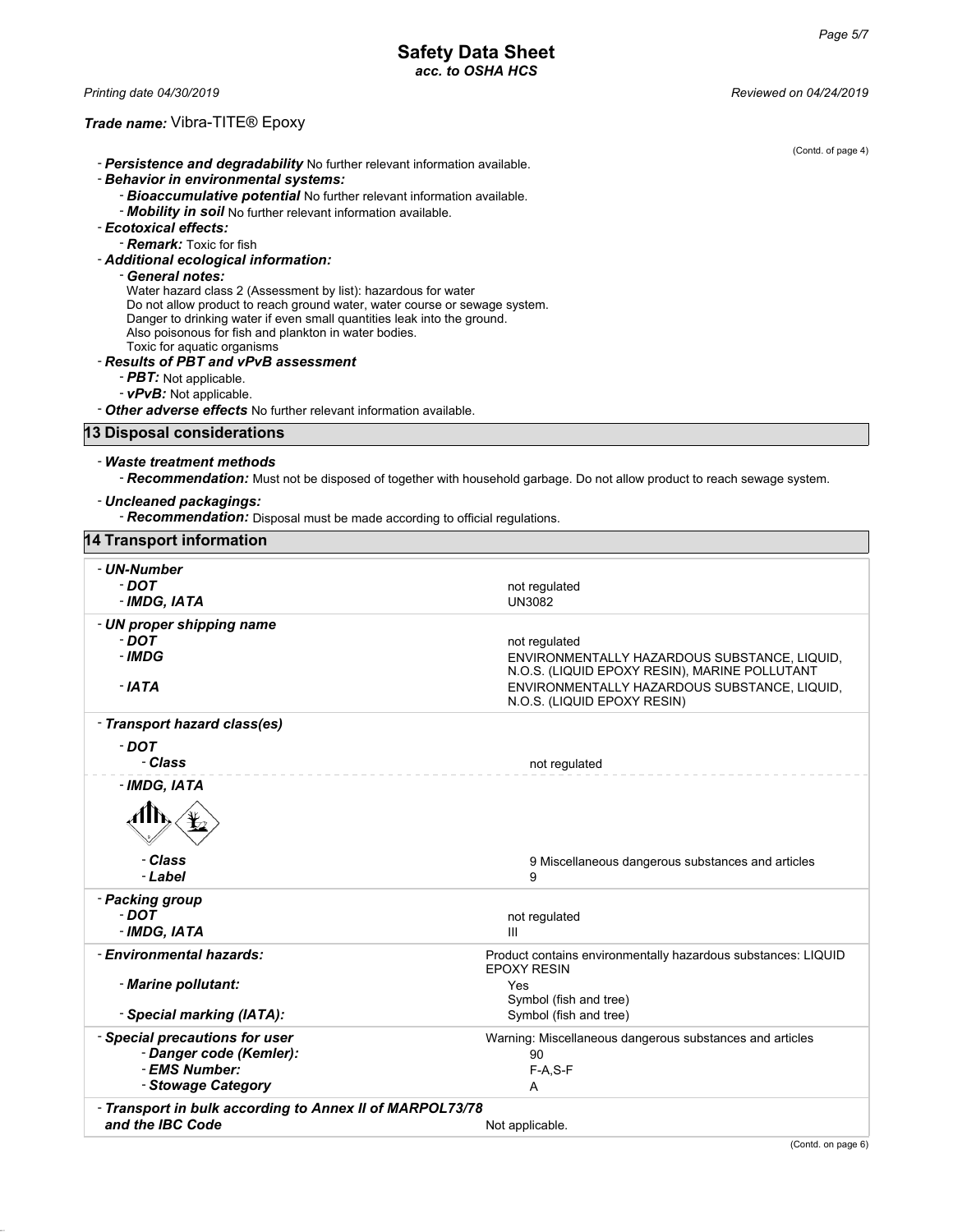*Printing date 04/30/2019 Reviewed on 04/24/2019*

- *IMDG*

*Trade name:* Vibra-TITE® Epoxy

(Contd. of page 5) - *Transport/Additional information:* - *Limited quantities (LQ)* 5L - **Excepted quantities (EQ)** Code: E1 Maximum net quantity per inner packaging: 30 g Maximum net quantity per outer packaging: 1000 g

LIQUID, N.O.S. (LIQUID EPOXY RESIN), 9, III

#### - *UN "Model Regulation":* UN 3082 ENVIRONMENTALLY HAZARDOUS SUBSTANCE,

## **15 Regulatory information**

### - *Safety, health and environmental regulations/legislation specific for the substance or mixture*

### - *Sara*

| - Section 355 (extremely hazardous substances):   |  |
|---------------------------------------------------|--|
| Substance is not listed                           |  |
| - Section 313 (Specific toxic chemical listings): |  |
| Substance is not listed.                          |  |
| - TSCA (Toxic Substances Control Act):            |  |
| <b>ACTIVE</b>                                     |  |
| - Hazardous Air Pollutants                        |  |
| Substance is not listed                           |  |

### - *Proposition 65*

- *Chemicals known to cause cancer:*

### Substance is not listed.

- *Chemicals known to cause reproductive toxicity for females:*

#### Substance is not listed.

- *Chemicals known to cause reproductive toxicity for males:*

Substance is not listed.

- *Chemicals known to cause developmental toxicity:*

Substance is not listed.

#### - *Carcinogenic categories*

- *EPA (Environmental Protection Agency)*

Substance is not listed.

- *TLV (Threshold Limit Value established by ACGIH)*

Substance is not listed.

#### - *NIOSH-Ca (National Institute for Occupational Safety and Health)*

Substance is not listed.

- *Chemical safety assessment:* A Chemical Safety Assessment has not been carried out.

### **16 Other information**

This information is based on our present knowledge. However, this shall not constitute a guarantee for any specific product features and shall not establish a legally valid contractual relationship.

- *Department issuing SDS:* ND Industries, Inc. - Safety, Health and Environmental Affaires

- *Contact:* Safety, Health and Environmental Affaires

- *Date of preparation / last revision* 04/30/2019 / 24

#### - *Abbreviations and acronyms:*

ADR: Accord européen sur le transport des marchandises dangereuses par Route (European Agreement concerning the International Carriage of Dangerous Goods by Road) IMDG: International Maritime Code for Dangerous Goods

DOT: US Department of Transportation

IATA: International Air Transport Association ACGIH: American Conference of Governmental Industrial Hygienists

EINECS: European Inventory of Existing Commercial Chemical Substances CAS: Chemical Abstracts Service (division of the American Chemical Society)

NFPA: National Fire Protection Association (USA) HMIS: Hazardous Materials Identification System (USA)

- VOC: Volatile Organic Compounds (USA, EU)
- PBT: Persistent, Bioaccumulative and Toxic

vPvB: very Persistent and very Bioaccumulative

NIOSH: National Institute for Occupational Safety

- OSHA: Occupational Safety & Health TLV: Threshold Limit Value
- PEL: Permissible Exposure Limit

REL: Recommended Exposure Limit Skin Irrit. 2: Skin corrosion/irritation – Category 2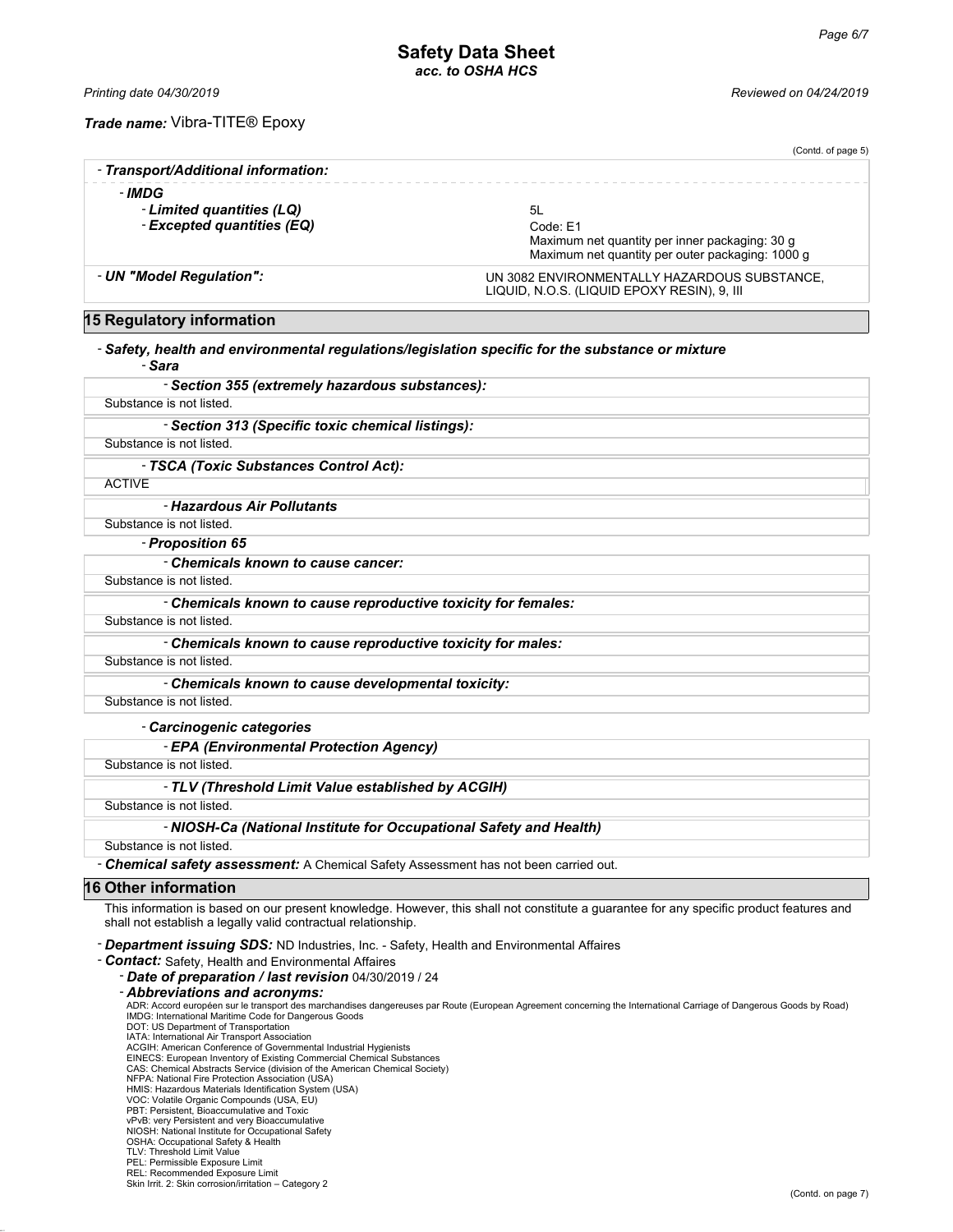*Printing date 04/30/2019 Reviewed on 04/24/2019*

### *Trade name:* Vibra-TITE® Epoxy

Eye Irrit. 2A: Serious eye damage/eye irritation – Category 2A Skin Sens. 1: Skin sensitisation – Category 1 STOT SE 3: Specific target organ toxicity (single exposure) – Category 3

- *\* Data compared to the previous version altered.*

#### - *Disclaimer*

The information set forth is based on information that ND Industries, Incorporated believes to be accurate. No warranty, expressed or implied, is intended. The information is provided solely for your information and consideration and ND Industries Inc. assumes no legal responsibility for use or reliance thereon. In the event of a discrepancy between the information on the non-English document and its English counterpart, the English version shall supersede.

®ND and ND Industries, Inc. are registered trademarks of ND Industries Incorporated, ®Vibra-TITE is a registered trademark of ND Industries, Inc.

(Contd. of page 6)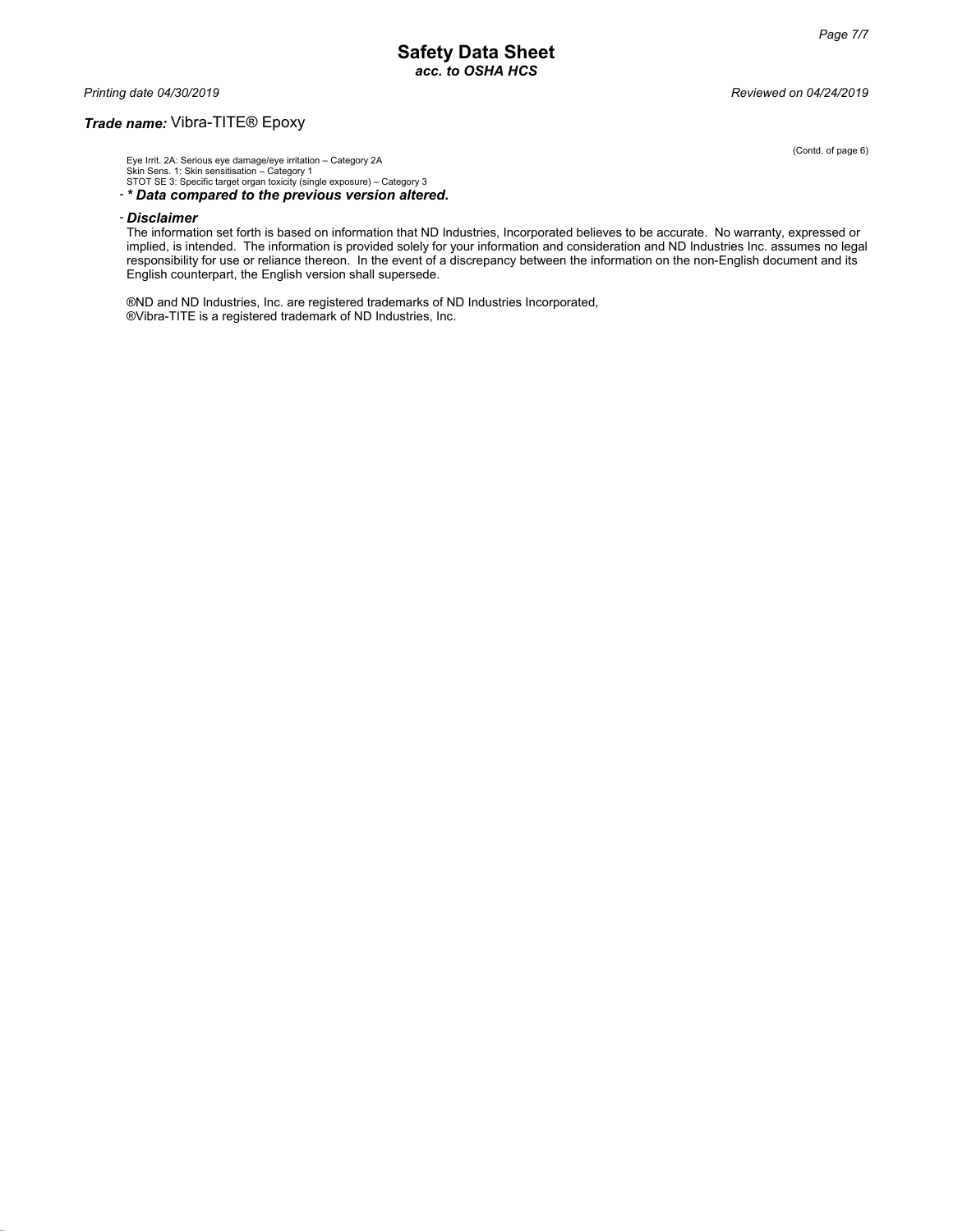



# **Safety Data Sheet**

*acc. to OSHA HCS*

|  |  | Printing date 04/30/2019 |
|--|--|--------------------------|
|--|--|--------------------------|

*Printing date 04/30/2019 Reviewed on 04/04/2019*

### **1 Identification**

### - *Product identifier*

### - *Trade name:* Vibra-TITE® Epoxy

- *Synonyms:* 905 2 Part Quick Cure Epoxy Part B
- *Part number:* VT905B
- *Application of the substance / the mixture* Adhesives

### - *Details of the supplier of the safety data sheet*

- *Manufacturer/Supplier:* ND Industries, Inc 1000 North Crooks Road Clawson, MI 48017 USA Telephone: +1-248-288-0000 Email: info@ndindustries.com Website: www.ndindustries.com

### - *Information department:* Product Safety Department

- *Emergency telephone number:* United States: 1-800-424-9300

International: +1-703-527-3887

## **2 Hazard(s) identification**

### - *Classification of the substance or mixture*

FX GHS05 Corrosion

#### Skin Corr. 1C H314 Causes severe skin burns and eye damage.

Eye Dam. 1 H318 Causes serious eye damage.



Skin Sens. 1 H317 May cause an allergic skin reaction.

#### - *Label elements*

- *GHS label elements* The product is classified and labeled according to the Globally Harmonized System (GHS).

- *Hazard pictograms*



- *Signal word* Danger
- *Hazard-determining components of labeling:*

Mercaptan-terminated polymer

Aminophenol

- Bis (dimethylaminomethyl) phenol
- *Hazard statements*
- H314 Causes severe skin burns and eye damage.
- H317 May cause an allergic skin reaction.
- *Precautionary statements*
- 
- P260 Do not breathe dusts or mists.<br>P261 Avoid breathing dust/fume/gas P261 Avoid breathing dust/fume/gas/mist/vapors/spray<br>P264 Wash face, hands and any exposed skin thorougl
- P264 Wash face, hands and any exposed skin thoroughly after handling.<br>P272 Contaminated work clothing must not be allowed out of the workpla
- 
- P272 Contaminated work clothing must not be allowed out of the workplace.<br>P280 Wear protective gloves/protective clothing/eye protection/face protectic P280 Wear protective gloves/protective clothing/eye protection/face protection.
- Wear protective gloves.
- P280 Wear eye protection / face protection.
- P301+P330+P331 If swallowed: Rinse mouth. Do NOT induce vomiting.<br>P302+P352 If on skin: Wash with plenty of water.
- If on skin: Wash with plenty of water.
- P303+P361+P353 If on skin (or hair): Take off immediately all contaminated clothing. Rinse skin with water/shower.
- P304+P340 IF INHALED: Remove person to fresh air and keep comfortable for breathing.
- P305+P351+P338 If in eyes: Rinse cautiously with water for several minutes. Remove contact lenses, if present and easy to do. Continue rinsing.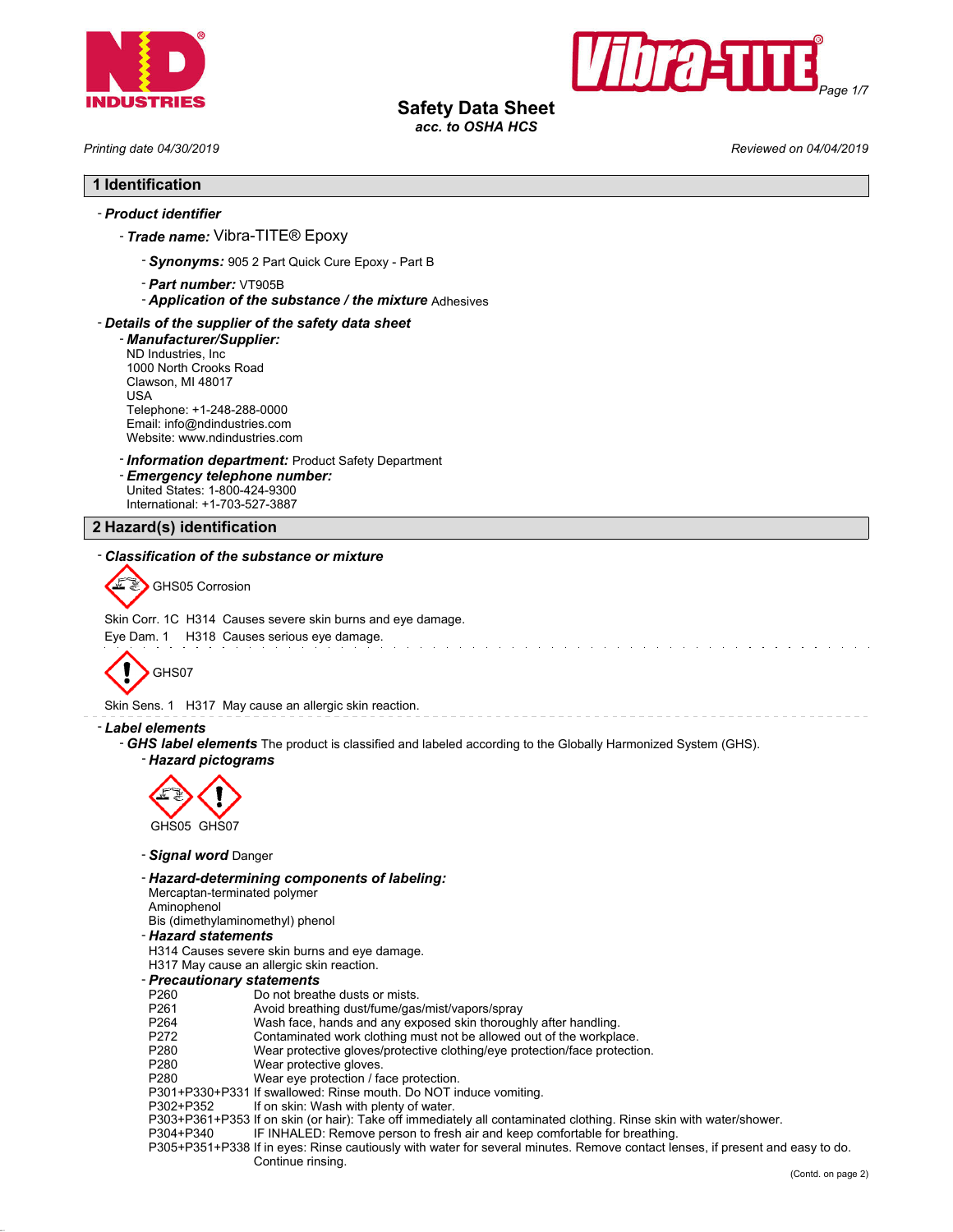*Printing date 04/30/2019 Reviewed on 04/04/2019*

### *Trade name:* Vibra-TITE® Epoxy

(Contd. of page 1)

| P310               | Immediately call a poison center/doctor.                                                            |
|--------------------|-----------------------------------------------------------------------------------------------------|
| P321               | Specific treatment (see on this label).                                                             |
| P333+P313          | If skin irritation or rash occurs: Get medical advice/attention.                                    |
| P363               | Wash contaminated clothing before reuse.                                                            |
| P405               | Store locked up.                                                                                    |
| P <sub>501</sub>   | Dispose of contents/container in accordance with local/regional/national/international regulations. |
| cification cuctom: |                                                                                                     |

### - *Classification system:*



 $\overline{0}$  $Fire = 1$ Reactivity =  $0$ 

#### - *HMIS-ratings (scale 0 - 4)*

| <b>HEALTH</b> | $\frac{13}{3}$ Health = $*3$           |
|---------------|----------------------------------------|
| <b>FIRE</b>   | $\boxed{1}$ Fire = 1                   |
|               | REACTIVITY <sup>O</sup> Reactivity = 0 |

#### - *Other hazards*

### - *Results of PBT and vPvB assessment*

- *PBT:* Not applicable.
- *vPvB:* Not applicable.

### **3 Composition/information on ingredients**

- *Description:* Mixture of the substances listed below with nonhazardous additions.

| - Dangerous components:    |                                                                               |              |
|----------------------------|-------------------------------------------------------------------------------|--------------|
|                            | CAS: 72244-98-5 Mercaptan-terminated polymer                                  | $90 - 100\%$ |
|                            | Skin Sens. 1B, H317                                                           |              |
| CAS: 90-72-2               | Aminophenol                                                                   | $5 - 9%$     |
|                            | Skin Corr. 1C, H314; Eye Dam. 1, H318; Acute Tox. 4, H302; Acute Tox. 4, H312 |              |
|                            | CAS: 71074-89-0 Bis (dimethylaminomethyl) phenol                              | 1 – 4%       |
|                            | Skin Corr. 1B, H314; Eye Dam. 1, H318                                         |              |
| A Flock of the contract of |                                                                               |              |

### **4 First-aid measures**

### - *Description of first aid measures*

#### - *After inhalation:*

Supply fresh air and to be sure call for a doctor.

In case of unconsciousness place patient stably in side position for transportation.

Supply fresh air; consult doctor in case of complaints.

- *After skin contact:* Immediately wash with water and soap and rinse thoroughly.
- *After eye contact:* Rinse opened eye for several minutes under running water. If symptoms persist, consult a doctor.
- *After swallowing:* If symptoms persist consult doctor.

- *Information for doctor:*

- *Most important symptoms and effects, both acute and delayed* No further relevant information available.
- *Indication of any immediate medical attention and special treatment needed*
- No further relevant information available.

# **5 Fire-fighting measures**

#### - *Extinguishing media*

#### - *Suitable extinguishing agents:*

CO2, extinguishing powder or water spray. Fight larger fires with water spray or alcohol resistant foam.

CO2, sand, extinguishing powder. Do not use water.

Use fire fighting measures that suit the environment.

### - *For safety reasons unsuitable extinguishing agents:* Water

- *Special hazards arising from the substance or mixture* No further relevant information available.

#### - *Advice for firefighters*

#### - *Protective equipment:*

Wear self-contained respiratory protective device.

Wear fully protective suit.

### **6 Accidental release measures**

### - *Personal precautions, protective equipment and emergency procedures*

Wear protective equipment. Keep unprotected persons away.

Ensure adequate ventilation Wear protective clothing.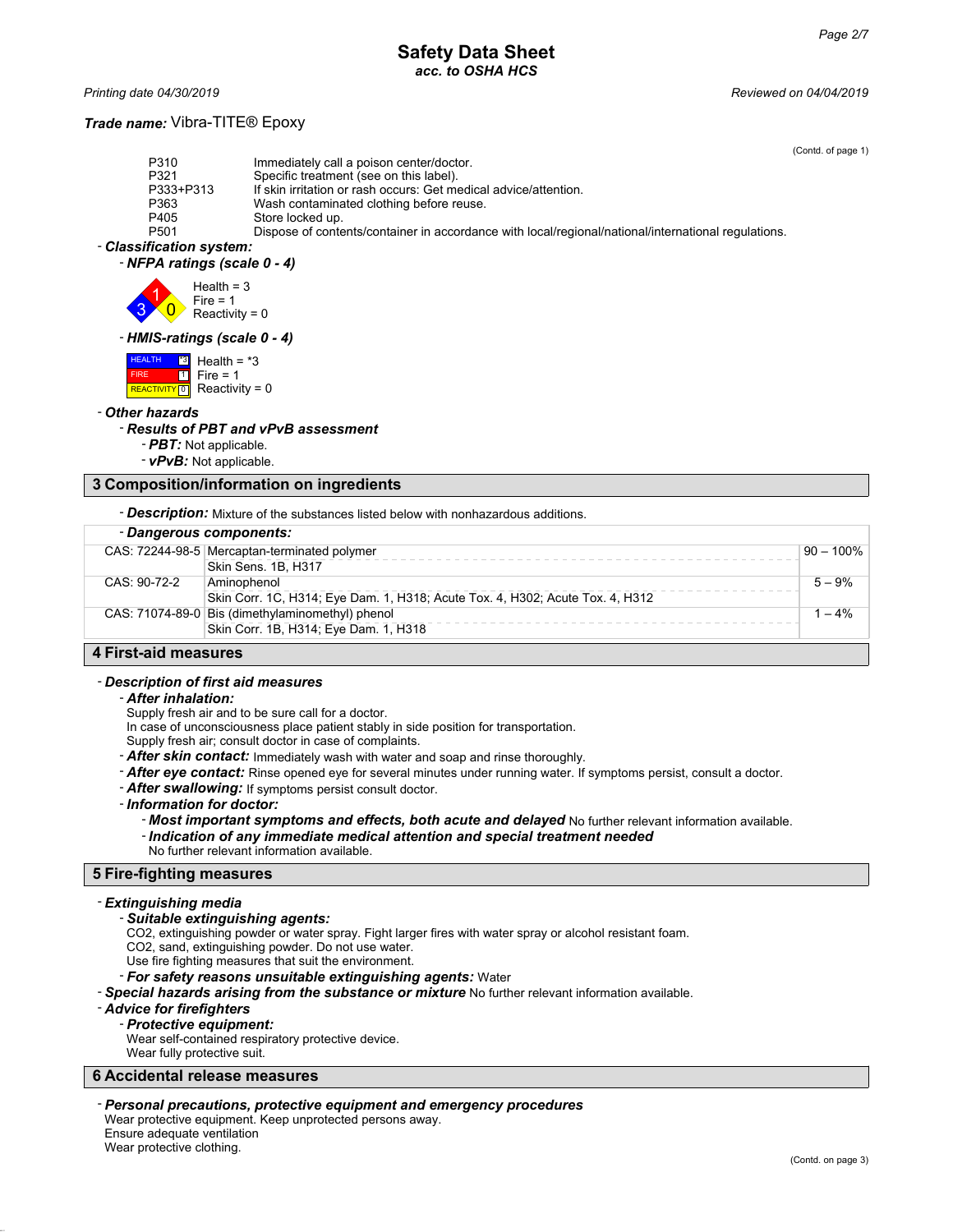*Printing date 04/30/2019 Reviewed on 04/04/2019*

### *Trade name:* Vibra-TITE® Epoxy

(Contd. of page 2) - *Environmental precautions:* Inform respective authorities in case of seepage into water course or sewage system. Do not allow to enter sewers/ surface or ground water. - *Methods and material for containment and cleaning up:* Ensure adequate ventilation. Do not flush with water or aqueous cleansing agents Dispose of the collected material according to regulations. - *Reference to other sections* See Section 7 for information on safe handling. See Section 8 for information on personal protection equipment. See Section 13 for disposal information. **7 Handling and storage**

### - *Handling:*

### - *Precautions for safe handling*

- Ensure good ventilation/exhaustion at the workplace. Prevent formation of aerosols.
- *Information about protection against explosions and fires:* Keep ignition sources away - Do not smoke. Protect against electrostatic charges.
- *Conditions for safe storage, including any incompatibilities*

#### - *Storage:*

- *Requirements to be met by storerooms and receptacles:* No special requirements.
- *Information about storage in one common storage facility:* Not required.
- *Further information about storage conditions:* Keep receptacle tightly sealed.

### - *Specific end use(s)* No further relevant information available.

#### **8 Exposure controls/personal protection**

- *Additional information about design of technical systems:* No further data; see item 7.

#### - *Control parameters*

### - *Components with limit values that require monitoring at the workplace:*

The product does not contain any relevant quantities of materials with critical values that have to be monitored at the workplace.

- *Additional information:* The lists that were valid during the creation were used as basis.

#### - *Exposure controls*

### - *Personal protective equipment:*

- *General protective and hygienic measures:*
- Keep away from foodstuffs, beverages and feed.
- Immediately remove all soiled and contaminated clothing.
- Wash hands before breaks and at the end of work.
- Avoid contact with the eyes and skin.
- *Breathing equipment:*
- In case of brief exposure or low pollution use respiratory filter device. In case of intensive or longer exposure use respiratory protective device that is independent of circulating air.

### - *Protection of hands:*



The glove material has to be impermeable and resistant to the product/ the substance/ the preparation.

Selection of the glove material on consideration of the penetration times, rates of diffusion and the degradation

#### - *Material of gloves*

The selection of the suitable gloves does not only depend on the material, but also on further marks of quality and varies from manufacturer to manufacturer. As the product is a preparation of several substances, the resistance of the glove material can not be calculated in advance and has therefore to be checked prior to the application. Nitrile rubber, NBR

- *Penetration time of glove material*

The exact break through time has to be found out by the manufacturer of the protective gloves and has to be observed.

- *As protection from splashes gloves made of the following materials are suitable:* Nitrile rubber, NBR - *Eye protection:*



Tightly sealed goggles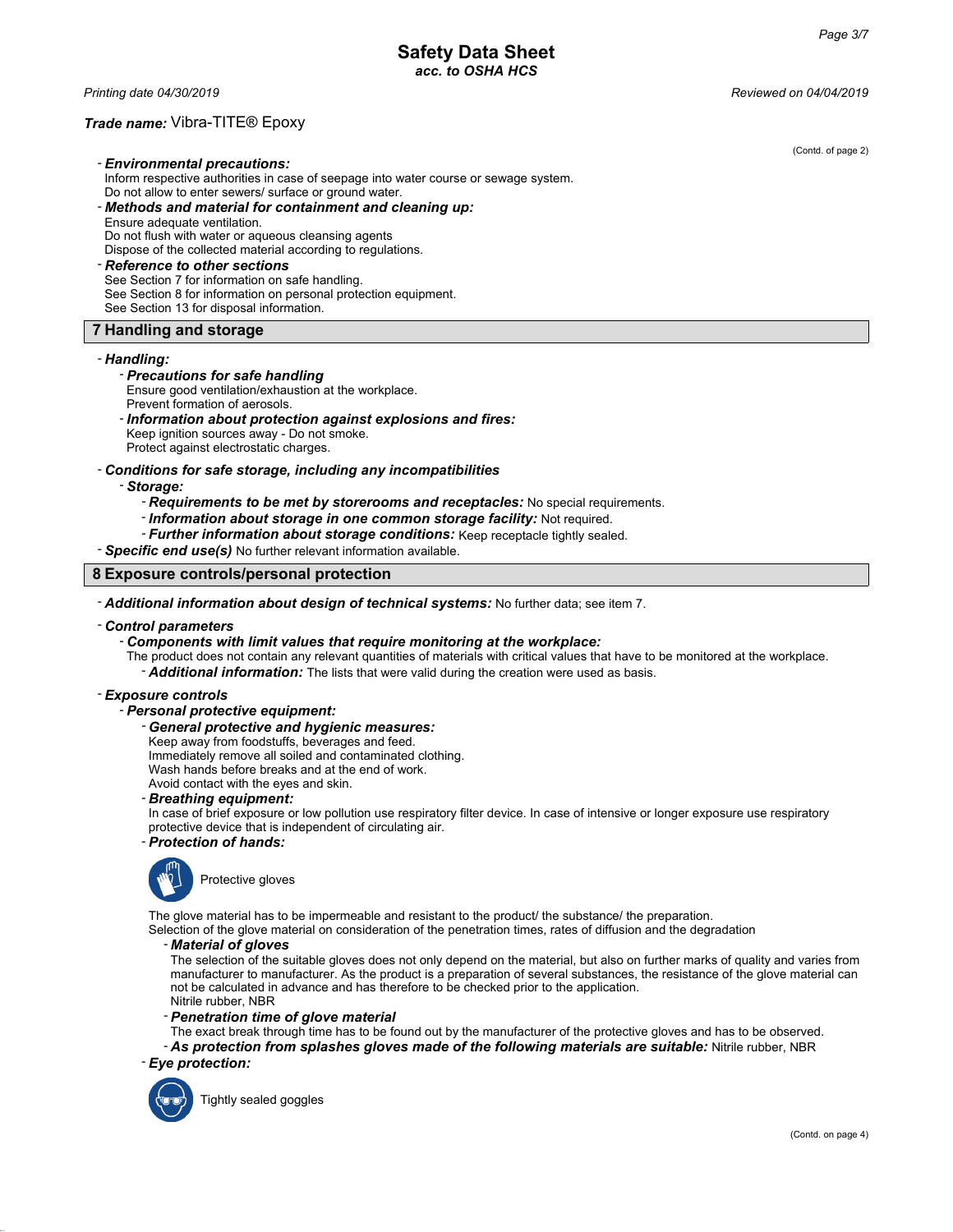(Contd. of page 3)

### *Trade name:* Vibra-TITE® Epoxy

*Printing date 04/30/2019 Reviewed on 04/04/2019*

- *Body protection:* Protective work clothing

| <b>Body protection.</b> Florecuve work clouding<br>9 Physical and chemical properties                              |                                                                                                        |  |
|--------------------------------------------------------------------------------------------------------------------|--------------------------------------------------------------------------------------------------------|--|
| - Information on basic physical and chemical properties<br>- General Information<br>- Appearance:                  |                                                                                                        |  |
| - Form:                                                                                                            | Viscous                                                                                                |  |
| - Color:                                                                                                           | Clear                                                                                                  |  |
| - Odor:                                                                                                            | Characteristic                                                                                         |  |
| - Odor threshold:                                                                                                  | Not determined.                                                                                        |  |
| - pH-value:                                                                                                        | Not determined.                                                                                        |  |
|                                                                                                                    |                                                                                                        |  |
| - Change in condition<br>- Melting point/Melting range:<br>- Boiling point/Boiling range:                          | Undetermined.<br>≥ 150 °C (≥ 302 °F)                                                                   |  |
| - Flash point:                                                                                                     | 149 °C (300.2 °F)                                                                                      |  |
| - Flammability (solid, gaseous):                                                                                   | Not applicable.                                                                                        |  |
| - Decomposition temperature:                                                                                       | Not determined.                                                                                        |  |
| - Auto igniting:                                                                                                   | Product is not selfigniting.                                                                           |  |
| - Danger of explosion:                                                                                             | Product does not present an explosion hazard.                                                          |  |
| - Explosion limits:<br>- Lower:<br>- Upper:                                                                        | Not determined.<br>Not determined.                                                                     |  |
| - Vapor pressure:                                                                                                  | Not determined.                                                                                        |  |
| $\cdot$ Density at 20 $\degree$ C (68 $\degree$ F):<br>- Relative density<br>- Vapor density<br>- Evaporation rate | ~ 1.132 g/cm <sup>3</sup> (~ 9.44654 lbs/gal)<br>Not determined.<br>Not determined.<br>Not determined. |  |
| - Solubility in / Miscibility with<br>- Water:                                                                     | Not miscible or difficult to mix.                                                                      |  |
| - Partition coefficient (n-octanol/water): Not determined.                                                         |                                                                                                        |  |
| - Viscosity:<br>- Dynamic:<br>- Kinematic:                                                                         | Not determined.<br>Not determined.                                                                     |  |
| - Solvent content:<br>- VOC content:                                                                               | 0.00%<br>0.0 g/l / 0.00 lb/gal                                                                         |  |
| - Solids content:                                                                                                  | 0.0%                                                                                                   |  |
| - Other information                                                                                                | No further relevant information available.                                                             |  |
| $\sim$ $\sim$ $\sim$ $\sim$ $\sim$                                                                                 |                                                                                                        |  |

### **10 Stability and reactivity**

- *Reactivity* No further relevant information available.

- *Chemical stability*

- *Thermal decomposition / conditions to be avoided:* No decomposition if used according to specifications.

- *Possibility of hazardous reactions* No dangerous reactions known.

- *Conditions to avoid* No further relevant information available.

- *Incompatible materials:* No further relevant information available.

- *Hazardous decomposition products:* No dangerous decomposition products known.

**11 Toxicological information**

- *Acute toxicity:*

- *LD/LC50 values that are relevant for classification:*

| <b>ATE (Acute Toxicity Estimate)</b> |  |                                |
|--------------------------------------|--|--------------------------------|
| Oral                                 |  | LD50 2,398 mg/kg (rat)         |
|                                      |  | Dermal LD50 23,529 mg/kg (rat) |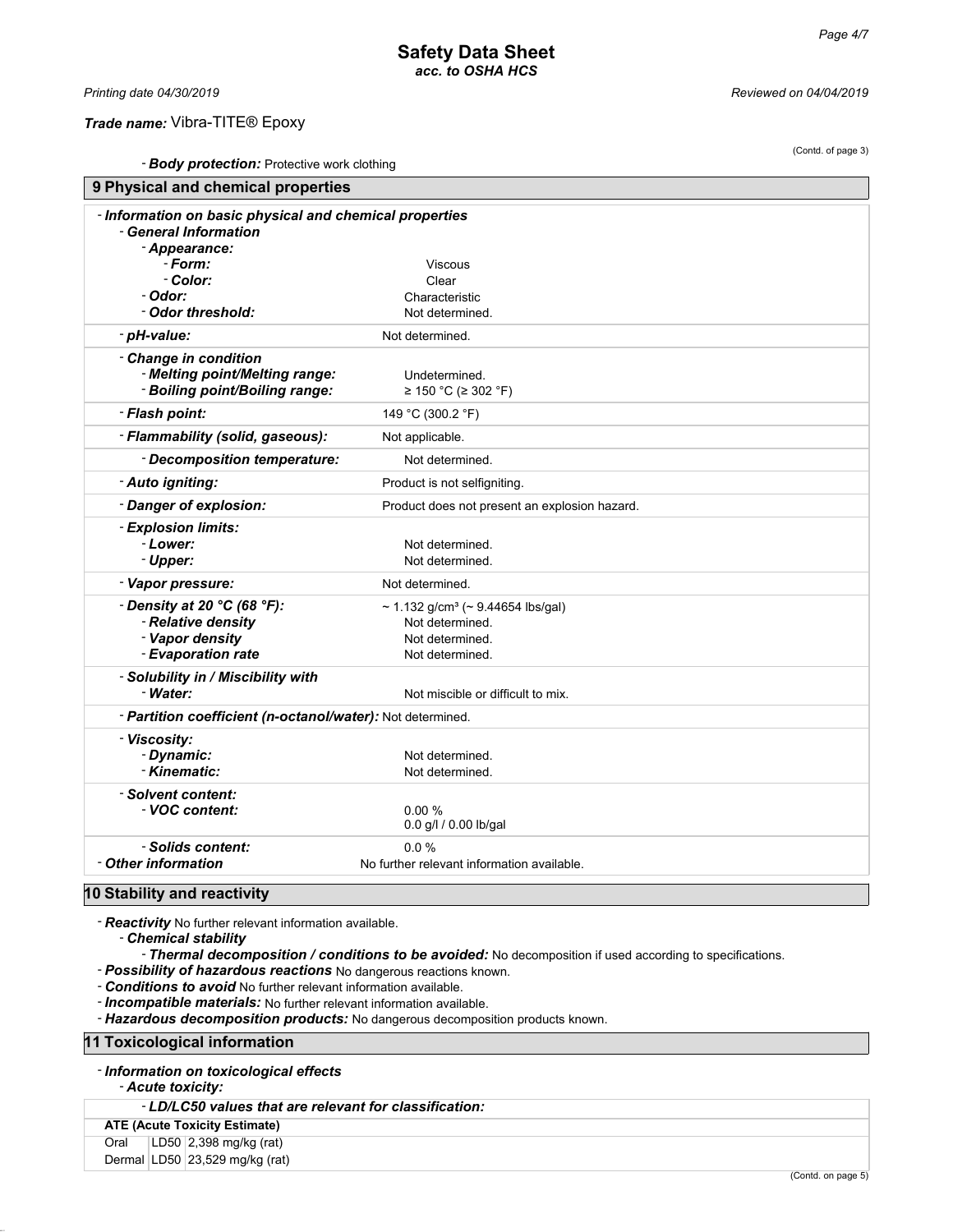### *Trade name:* Vibra-TITE® Epoxy

|                                                                                                                                                                                                                                                                                                                                                                                                                                                                                                                                                                                                                                                                                                                                                                                                                                                                | (Contd. of page 4) |
|----------------------------------------------------------------------------------------------------------------------------------------------------------------------------------------------------------------------------------------------------------------------------------------------------------------------------------------------------------------------------------------------------------------------------------------------------------------------------------------------------------------------------------------------------------------------------------------------------------------------------------------------------------------------------------------------------------------------------------------------------------------------------------------------------------------------------------------------------------------|--------------------|
| CAS: 72244-98-5 Mercaptan-terminated polymer                                                                                                                                                                                                                                                                                                                                                                                                                                                                                                                                                                                                                                                                                                                                                                                                                   |                    |
| LD50 2,600 mg/kg (rat)<br>Oral                                                                                                                                                                                                                                                                                                                                                                                                                                                                                                                                                                                                                                                                                                                                                                                                                                 |                    |
| CAS: 90-72-2 Aminophenol                                                                                                                                                                                                                                                                                                                                                                                                                                                                                                                                                                                                                                                                                                                                                                                                                                       |                    |
| Oral<br>LD50   1,200 mg/kg (rat)                                                                                                                                                                                                                                                                                                                                                                                                                                                                                                                                                                                                                                                                                                                                                                                                                               |                    |
| Dermal $ LD50 2,000$ mg/kg (rat)                                                                                                                                                                                                                                                                                                                                                                                                                                                                                                                                                                                                                                                                                                                                                                                                                               |                    |
| - Primary irritant effect:                                                                                                                                                                                                                                                                                                                                                                                                                                                                                                                                                                                                                                                                                                                                                                                                                                     |                    |
| - <b>on the skin:</b> Irritant to skin and mucous membranes.                                                                                                                                                                                                                                                                                                                                                                                                                                                                                                                                                                                                                                                                                                                                                                                                   |                    |
| - on the eye: Irritating effect.                                                                                                                                                                                                                                                                                                                                                                                                                                                                                                                                                                                                                                                                                                                                                                                                                               |                    |
| - Sensitization: Sensitization possible through skin contact.                                                                                                                                                                                                                                                                                                                                                                                                                                                                                                                                                                                                                                                                                                                                                                                                  |                    |
| - Additional toxicological information:                                                                                                                                                                                                                                                                                                                                                                                                                                                                                                                                                                                                                                                                                                                                                                                                                        |                    |
| The product shows the following dangers according to internally approved calculation methods for preparations:<br>Irritant                                                                                                                                                                                                                                                                                                                                                                                                                                                                                                                                                                                                                                                                                                                                     |                    |
| - Carcinogenic categories                                                                                                                                                                                                                                                                                                                                                                                                                                                                                                                                                                                                                                                                                                                                                                                                                                      |                    |
| - IARC (International Agency for Research on Cancer)                                                                                                                                                                                                                                                                                                                                                                                                                                                                                                                                                                                                                                                                                                                                                                                                           |                    |
| None of the ingredients is listed.                                                                                                                                                                                                                                                                                                                                                                                                                                                                                                                                                                                                                                                                                                                                                                                                                             |                    |
| - NTP (National Toxicology Program)                                                                                                                                                                                                                                                                                                                                                                                                                                                                                                                                                                                                                                                                                                                                                                                                                            |                    |
| None of the ingredients is listed.                                                                                                                                                                                                                                                                                                                                                                                                                                                                                                                                                                                                                                                                                                                                                                                                                             |                    |
| - OSHA-Ca (Occupational Safety & Health Administration)                                                                                                                                                                                                                                                                                                                                                                                                                                                                                                                                                                                                                                                                                                                                                                                                        |                    |
| None of the ingredients is listed.                                                                                                                                                                                                                                                                                                                                                                                                                                                                                                                                                                                                                                                                                                                                                                                                                             |                    |
| - Toxicity<br>- Aquatic toxicity: No further relevant information available.<br>- Persistence and degradability No further relevant information available.<br>- Behavior in environmental systems:<br>- Bioaccumulative potential No further relevant information available.<br>- <b>Mobility in soil</b> No further relevant information available.<br>- Ecotoxical effects:<br>- Remark: Very toxic for fish<br>- Additional ecological information:<br>- General notes:<br>Water hazard class 1 (Self-assessment): slightly hazardous for water<br>Do not allow undiluted product or large quantities of it to reach ground water, water course or sewage system.<br>Also poisonous for fish and plankton in water bodies.<br>Very toxic for aquatic organisms<br>- Results of PBT and vPvB assessment<br>- PBT: Not applicable.<br>- vPvB: Not applicable. |                    |
| - Other adverse effects No further relevant information available.                                                                                                                                                                                                                                                                                                                                                                                                                                                                                                                                                                                                                                                                                                                                                                                             |                    |
| 13 Disposal considerations                                                                                                                                                                                                                                                                                                                                                                                                                                                                                                                                                                                                                                                                                                                                                                                                                                     |                    |
| - Waste treatment methods<br>- Recommendation: Must not be disposed of together with household garbage. Do not allow product to reach sewage system.                                                                                                                                                                                                                                                                                                                                                                                                                                                                                                                                                                                                                                                                                                           |                    |

### - *Uncleaned packagings:*

- *Recommendation:* Disposal must be made according to official regulations.

# **14 Transport information** - *UN-Number* - *DOT, IMDG, IATA* UN1760

- *UN proper shipping name* - **DOT**<br>
Corrosive liquids, n.o.s. (2,4,6-tris(dimethylaminomethyl)phenol)<br>
CORROSIVE LIQUID, N.O.S. (2,4,6-tris(dimethylaminomethyl) CORROSIVE LIQUID, N.O.S. (2,4,6-tris(dimethylaminomethyl) phenol, Mercaptan-terminated polymer), MARINE POLLUTANT - *IATA* CORROSIVE LIQUID, N.O.S. (2,4,6-tris(dimethylaminomethyl) phenol)

(Contd. on page 6)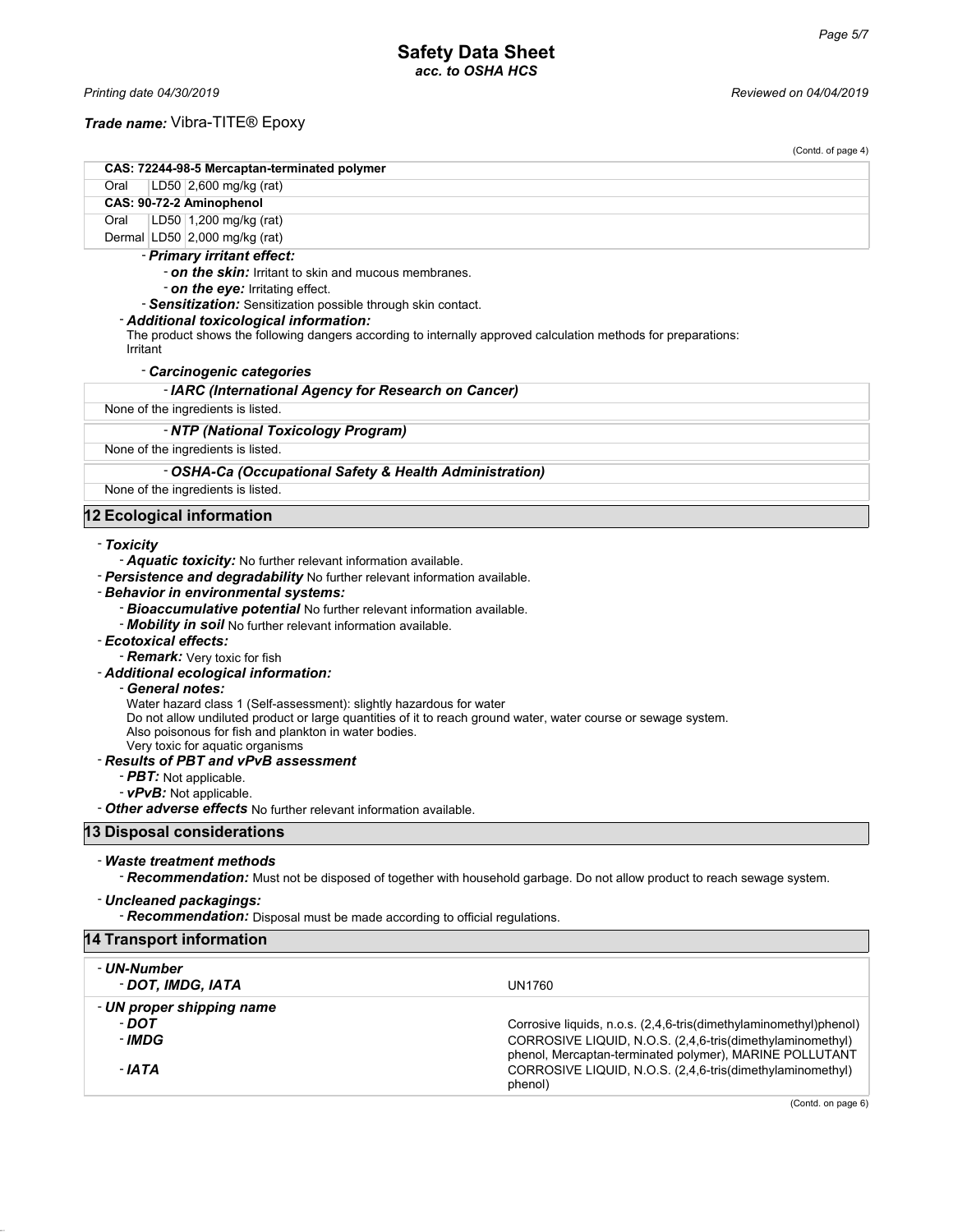*Printing date 04/30/2019 Reviewed on 04/04/2019*

### *Trade name:* Vibra-TITE® Epoxy

|                                                                              | (Contd. of page 5)                                                                                                 |
|------------------------------------------------------------------------------|--------------------------------------------------------------------------------------------------------------------|
| - Transport hazard class(es)                                                 |                                                                                                                    |
| $-$ DOT                                                                      |                                                                                                                    |
|                                                                              |                                                                                                                    |
| - Class                                                                      | 8 Corrosive substances                                                                                             |
| - Label                                                                      | 8                                                                                                                  |
| - IMDG                                                                       |                                                                                                                    |
| - Class                                                                      | 8 Corrosive substances                                                                                             |
| - Label                                                                      | 8                                                                                                                  |
| - IATA                                                                       |                                                                                                                    |
| - Class                                                                      | 8 Corrosive substances                                                                                             |
| - Label                                                                      | 8                                                                                                                  |
| - Packing group<br>- DOT, IMDG, IATA                                         | Ш                                                                                                                  |
| - Environmental hazards:                                                     | Product contains environmentally hazardous substances:                                                             |
| - Marine pollutant:                                                          | Mercaptan-terminated polymer<br>No                                                                                 |
|                                                                              | Yes (DOT)<br>Symbol (fish and tree)                                                                                |
| - Special precautions for user                                               | Warning: Corrosive substances                                                                                      |
| - Danger code (Kemler):                                                      | 80                                                                                                                 |
| - EMS Number:                                                                | $F-A, S-B$                                                                                                         |
| - Segregation groups                                                         | Alkalis                                                                                                            |
| - Stowage Category<br>- Stowage Code                                         | A                                                                                                                  |
|                                                                              | SW2 Clear of living quarters.                                                                                      |
| - Transport in bulk according to Annex II of MARPOL73/78<br>and the IBC Code | Not applicable.                                                                                                    |
| - Transport/Additional information:                                          |                                                                                                                    |
| $-$ DOT                                                                      |                                                                                                                    |
| - Quantity limitations                                                       | On passenger aircraft/rail: 5 L                                                                                    |
|                                                                              | On cargo aircraft only: 60 L                                                                                       |
| - Remarks:                                                                   | Special marking with the symbol (fish and tree).                                                                   |
| - IMDG                                                                       |                                                                                                                    |
| - Limited quantities (LQ)                                                    | 5L                                                                                                                 |
| - Excepted quantities (EQ)                                                   | Code: E1<br>Maximum net quantity per inner packaging: 30 ml                                                        |
|                                                                              | Maximum net quantity per outer packaging: 1000 ml                                                                  |
| - UN "Model Regulation":                                                     | UN 1760 CORROSIVE LIQUID, N.O.S. (2,4,6-<br>TRIS(DIMETHYLAMINOMETHYL)PHENOL), 8, III,<br>ENVIRONMENTALLY HAZARDOUS |
| 15 Requision information                                                     |                                                                                                                    |

### **15 Regulatory information**

- *Safety, health and environmental regulations/legislation specific for the substance or mixture* - *Sara*

| - Section 355 (extremely hazardous substances): |  |
|-------------------------------------------------|--|
|-------------------------------------------------|--|

None of the ingredients is listed.